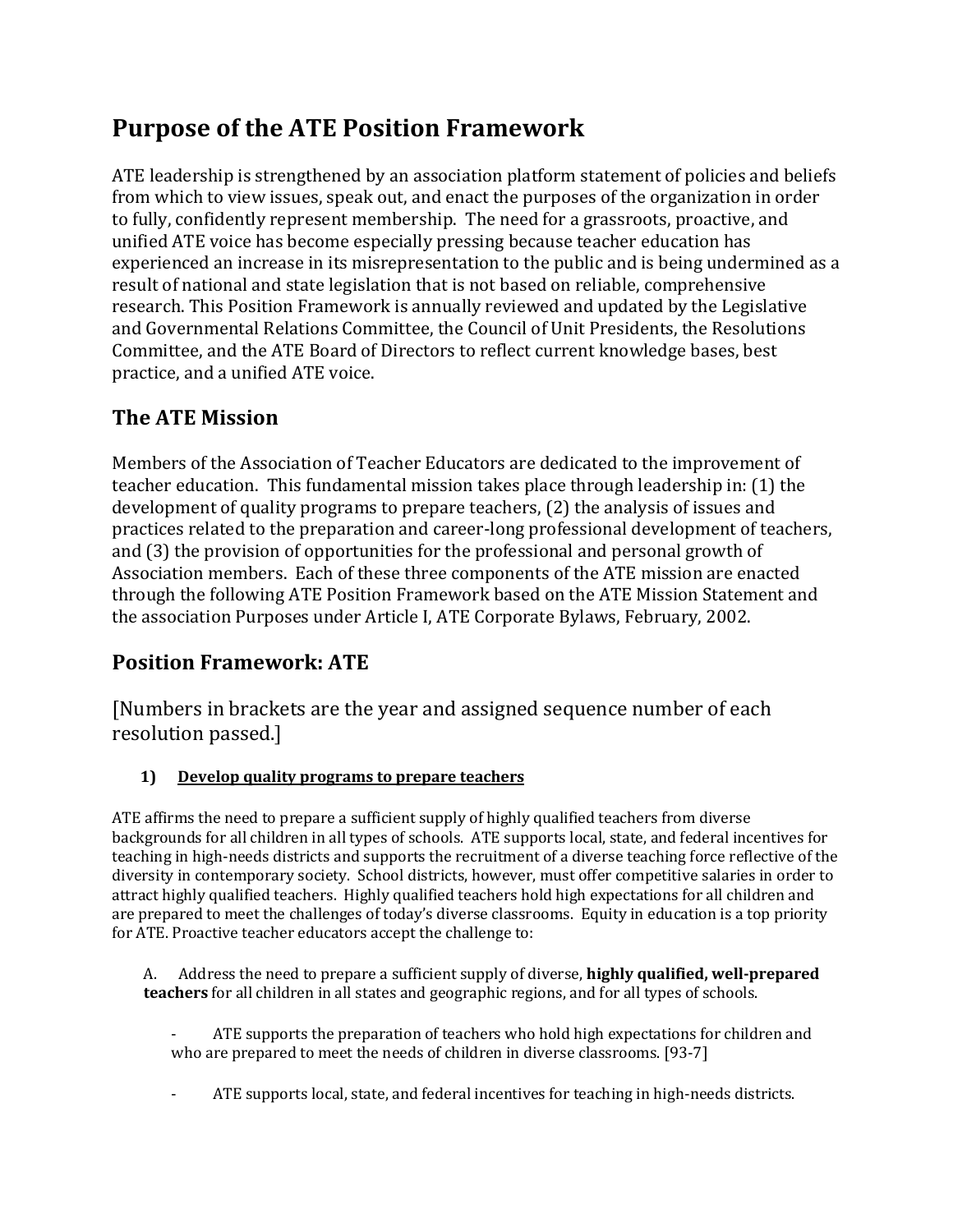ATE supports the recruitment of a diverse teaching force that reflects the diversity in contemporary society.

ATE believes school districts are responsible for securing fully qualified teachers by offering salaries which are sufficiently competitive. [82-2]

- ATE's Public Relations Committee will develop programs to inform students of the benefits of teaching as a worthwhile career choice. [85-1]

- Equity in education is a top priority. [85-2]

- ATE opposes the development of alternative certification programs by private for-profit organizations unless they meet the same quality control measures and standards required for program approval at colleges and universities within their respective states. [02-2]

- ATE recognizes and supports national initiatives that promote the role of two-year colleges in teacher education that meet the same high quality standards and expectations of accredited programs, and also encourages members and their related institutions to promote articulation and collaboration with two-year colleges. [05-1]

ATE is committed to the preparation and dissemination of ideas, innovations, and best practices that foster quality teacher preparation programs and continuing professional development, especially through strong, collaborative partnerships including college/university-district/consortium partnerships. Proactive teacher educators accept the challenge to:

**B.** Prepare and disseminate ideas, innovations, and best practices that foster **quality teacher preparation programs.**

ATE encourages closer collaboration between education faculty and liberal arts

faculty in reviewing the quality of total teacher preparation. [84-1]

ATE will prepare and disseminate at least one publication annually to be

disseminated to the appropriate bodies and to the media. [85-4]

- ATE opposes state-mandated limits for the number of hours of professional

teacher preparation. [89-1]

- ATE supports the development of activities and programs for the initial and ongoing

professional preparation of educational personnel regarding the identification and elimination

of stereotyping practices in educational settings. [07-1]

- ATE supports multiple pathways to educator preparation program accreditation. [07-2]

- ATE will articulate and defend best practices related to program development, educator preparation programs, and program approval. [12-1b]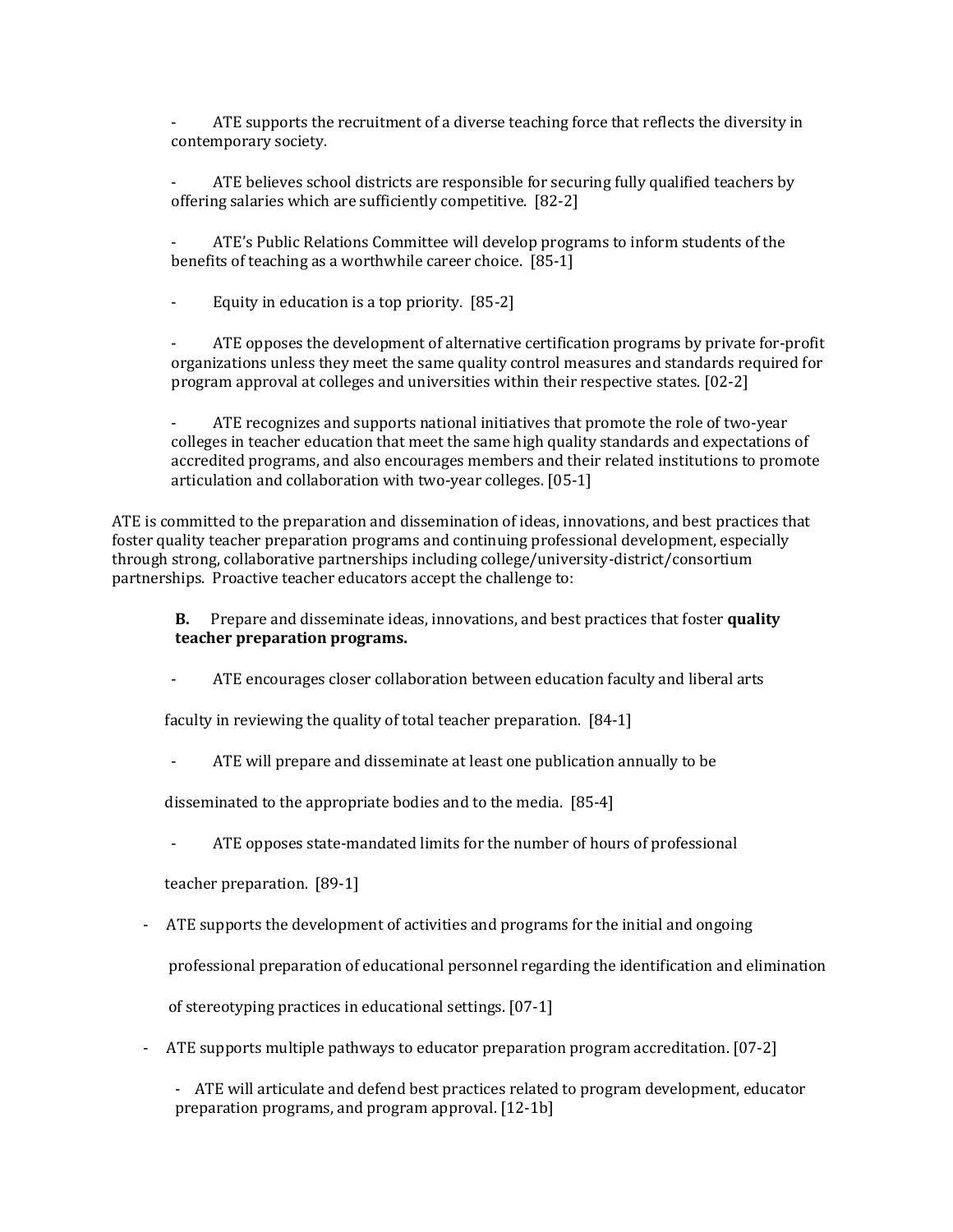- ATE encourages state agencies, accrediting agencies, and institutions of higher education

to continue the use of candidate competence and related performance assessments in the

program approval process. [12-1a]

ATE encourages closer collaborative efforts between education faculty, liberal arts faculty, and educators in public school systems in reviewing the quality of teacher preparation programs. Such collaborative efforts should also be used to support programs for teachers at all stages of their professional development, especially beginning teachers, to help attract and retain highly qualified teachers. ATE opposes state-mandated limits for the number of hours of professional teacher preparation. Proactive teacher educators accept the challenge to:

**C.** Establish and foster strong, college/university-district/consortium partnerships to support programs for teachers at all stages of their careers, particularly at the beginning stage, to help **attract and retain high quality teachers.**

- ATE endorses collaboration between teacher education faculty, liberal arts faculty, and educators in public school systems.

ATE is committed to promoting, initiating, and engaging in quality teacher education program development and research. ATE will prepare at least one publication annually and disseminate to the appropriate bodies and to the media. The Yearbook and Journal are good examples of appropriate vehicles for dissemination. Proactive teacher educators accept the challenge to:

D. Promote, initiate, and engage in quality teacher education program **development and research**.

ATE is a strong advocate for high quality, research-based approaches to admission, credentialing, induction, and retention processes that ensure equity and access for all prospective teachers. ATE supports diversity in education. This commitment to diversity originates with ATE's understanding of the concept of pluralism and the importance of creating a teaching force representative of the broader pluralistic society. ATE advocates affirmative action and multicultural education as programs supportive of diversity in education. ATE's commitment to diversity also influences its position on a number of critical issues where diversity may not be maintained. ATE is opposed to lowering or eliminating teacher licensure requirements for emergency certification or for any other reason and supports mentoring programs to assist beginning teachers in making the transition from novice to experienced professional. ATE supports the rights and responsibilities of underserved populations in educational institutions and settings. Proactive teacher educators accept the challenge to:

E. Advocate for multiple, high-quality, research-based approaches to the **admission, credentialing, induction, and retention** processes that ensure equity and access for all prospective teachers.

- ATE reaffirms support of diversity in education. [92-1]

ATE reaffirms support of the concept of pluralism in teacher education [81-1] and recognizes the importance of creating a teaching force that is representative of the broader pluralistic society. [87-2]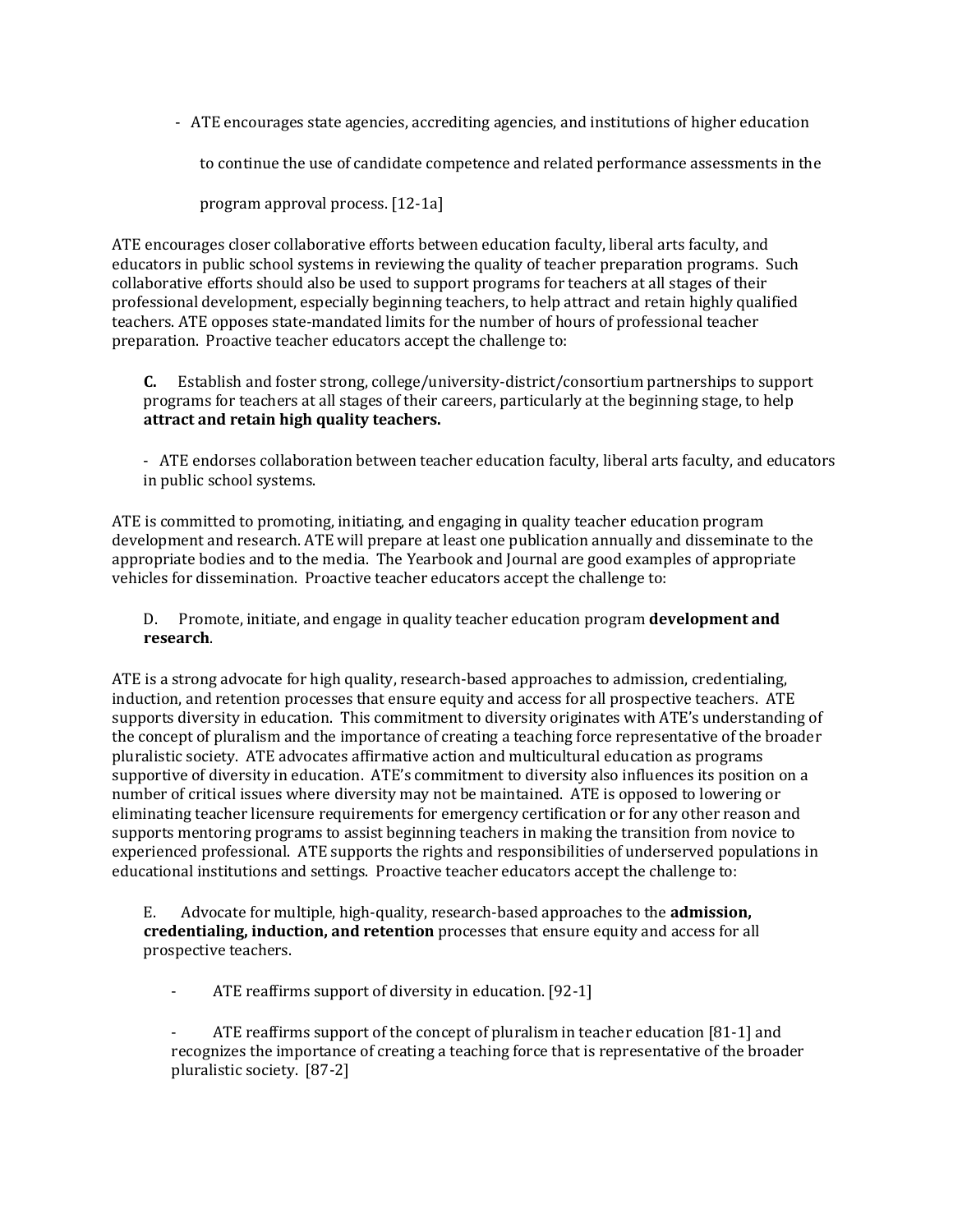- ATE supports affirmative action in educational settings.
- ATE supports multi-cultural education.

ATE supports the rights and responsibilities of underserved persons in educational institutions and settings.

ATE opposes the lowering and/or abrogation of certification standards in the name of emergency certification. [83-4]

Induction year programs need to be established to assist beginning teachers in making the transition from novice to experienced professional. [87-1]

- State organizations need to determine if legislation for liability insurance exists for candidates in their early field experiences [as well as during student teaching]. [88-4]

ATE is committed to work toward the integration of professional preparation for educators into careerlong professional development involving sound theory and effective practices at all stages of the teacher career cycle. ATE supports the work of the National Board for Professional Teaching Standards as an exemplary program for achieving this goal. Proactive teacher educators accept the challenge to:

F. Work toward the integration of professional preparation for educators into **career-long professional developmen**t involving sound theory and effective practices at all stages.

- ATE supports the work of the National Board for Professional Teaching Standards. [91-1]
- ATE needs to appoint a Commission on Teacher Assessment. [85-10]

ATE is an advocate for reliable, valid, and reasonable assessment requirements for teachers and students at all levels. While ATE supports basic skill competence and professional expertise for beginning teachers, ATE opposes the use of standardized exams as the sole or primary criterion for assessment of students at the p-12 or college level or for determining a quality school. Proactive teacher educators accept the challenge to:

G. Advocate for **reliable, valid, and reasonable assessment requirements**, instruments, and processes for pre-service and in-service teachers, as well as for p-12 students.

ATE opposes the use of standardized exams as the sole or primary criteria for assessment of students at the p-12 and college levels.or for determining what constitutes a quality school. [93-9]

ATE believes that any effort to employ state-wide competency testing be consistent with relevant professional practices. [80-7]\

ATE supports the development and application of certification requirements and standards that ensure all beginning teachers demonstrate both minimal basic skill competence and minimal professional expertise. [86-3].

ATE supports strong, balanced preparation of teachers including content expertise, foundational studies, multicultural and multilingual education, and sound pedagogical practice at all levels of the professional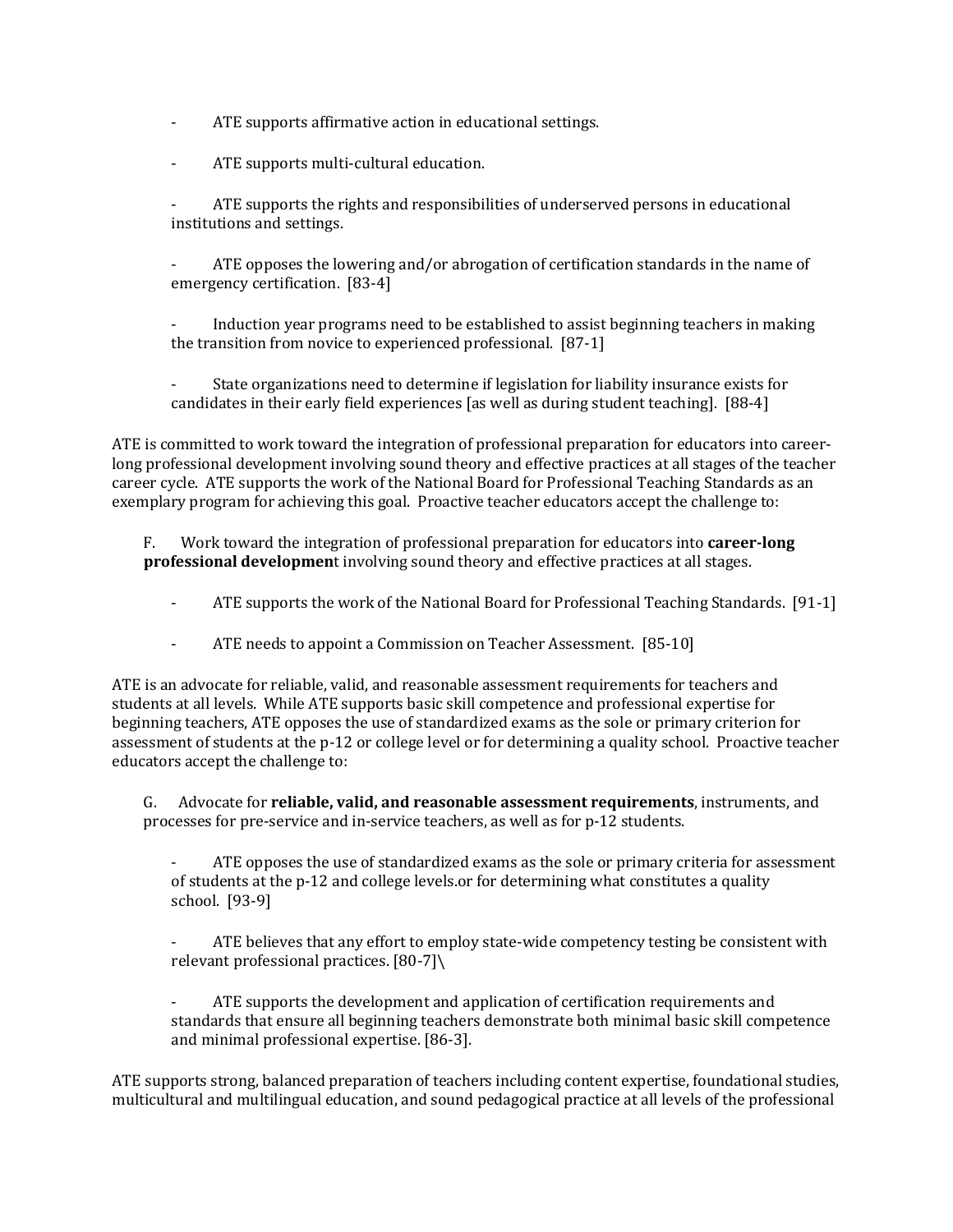continuum. Pre-service graduates must also be prepared to meet the needs of individuals with disabilities through experience in a field-based setting. ATE supports the preparation of preservice and inservice teachers and other education professionals for school, family, and community involvement, including the preparation of preservice teachers to work effectively with parents. Proactive teacher educators accept the challenge to:

H. Foster the strong and **balanced preparation of teachers** in subject matter content, foundational studies, multicultural and multilingual education, and sound pedagogical practice at all levels of the professional development continuum.

ATE supports the preparation of preservice and inservice teachers for school, family, and community involvement, including the preparation of pre-service teachers to work effectively with parents. [97-2]

- ATE supports the development and implementation of curricular experiences that prepare graduates to meet the needs of individuals with disabilities. [95-1]

ATE supports the concept and practice of inclusive education, including policies, standards, and practices encouraging teacher preparation programs to include instruction designed to improve candidates' knowledge and skills in working with students who have special needs. [10-2]

ATE is an advocate for p-12 students, believing that best practices for high quality educational experiences should be supported and fully funded. ATE advocates the incorporation of child abuse information in all preservice and inservice programs of study and supports collaboration with other education and child advocacy groups to promote the general well being of children and youth. ATE supports full funding for educating refugee and illegal alien students, for nutritional school lunch programs, and for quality education for children with AIDS. ATE is opposed to budget reductions to public education. ATE also supports the concept and practice of inclusive schools, including the creation of school climates supportive of all family patterns. ATE supports the concept of a safe school environment for all children and recognizes the importance of parents and other caregivers in children's education. Proactive teacher educators accept the challenge to:

**I.** Advocate for best practices that foster **high quality educational experiences for p-12 students.**

- ATE supports the concept and practice of inclusive school. [95-1]

ATE supports the involvement of parents and other caregivers in their children's education. [93-1]

ATE encourages the creation of school climates that are supportive of all family patterns. [82-11]

ATE supports the construction and maintenance of safe school environments. [93-6]

ATE supports policies [standards] and practices encouraging teacher preparation programs to include instruction designed to improve candidates' knowledge and skills in working with students with special needs. [80-5]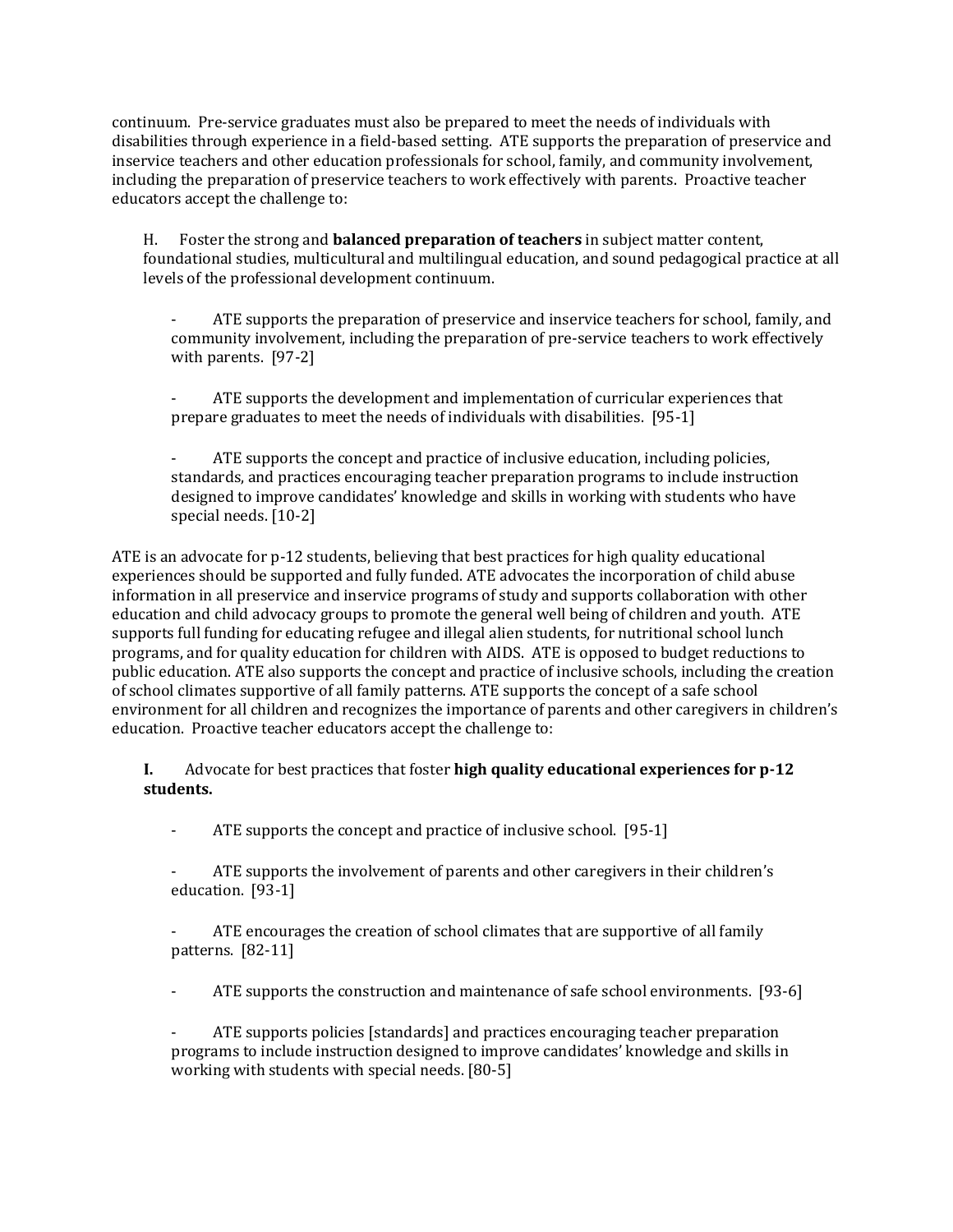ATE believes the federal government should provide full funding for the costs necessary to educate refugee students. [81-5]

- ATE supports funding teachers' work with refugee and illegal alien students. [82-6]
- ATE opposes further budget reductions to public education. [82-7]
- ATE supports adequate funding for a nutritional school lunch program. [82-8]

ATE believes that counselors are needed in all elementary schools [as well as in middle and high schools]. [86-1]

ATE supports the right of all children with AIDS to the continued delivery of a quality education. [88-1]

ATE supports external, scholarly, impartial, and non-partisan review of the provisions and the positive, negative, and tertiary effects of No Child Left Behind prior to or in conjunction with reauthorization of the law. [08-1]

#### **2) Analyze issues and practices related to the preparation and professional development of teachers.**

ATE supports collaborative efforts with other educational agencies, organizations, and institutions, especially among teacher education institutions, teacher organizations, school districts, and other concerned groups. ATE supports the work of the National Board for Professional Teaching Standards and supports the coordinating council between ATE and AACTE to present a united voice to policymakers. At the national level, ATE supports collaboration with other organizations to maintain licensure reciprocity procedures and to monitor significant educational legislation. The role of the federal government in setting educational policy should include a system of checks and balances involving leaders in the teacher education and education communities. Proactive teacher educators are challenged to:

A. Cooperate with other educational agencies, organizations, and institutions.

- ATE reaffirms support for collaborative efforts among teacher education institutions, teachers' organizations, school districts, and other concerned groups. [84-2]

ATE supports the work of the NBPTS and requests that the NBPTS consider concerns of ATE. [91-1]

ATE supports working with other education and child advocacy groups to promote the general well being of children and youth. [93-3]

ATE supports the formation of an ATE/AACTE coordinating council to work together on issues of common concern and present a united institutional voice and individual voice to policymakers where appropriate. [95-2]

- ATE encourages the incorporation of information on child abuse in all preservice and inservice programs of study. [80-6]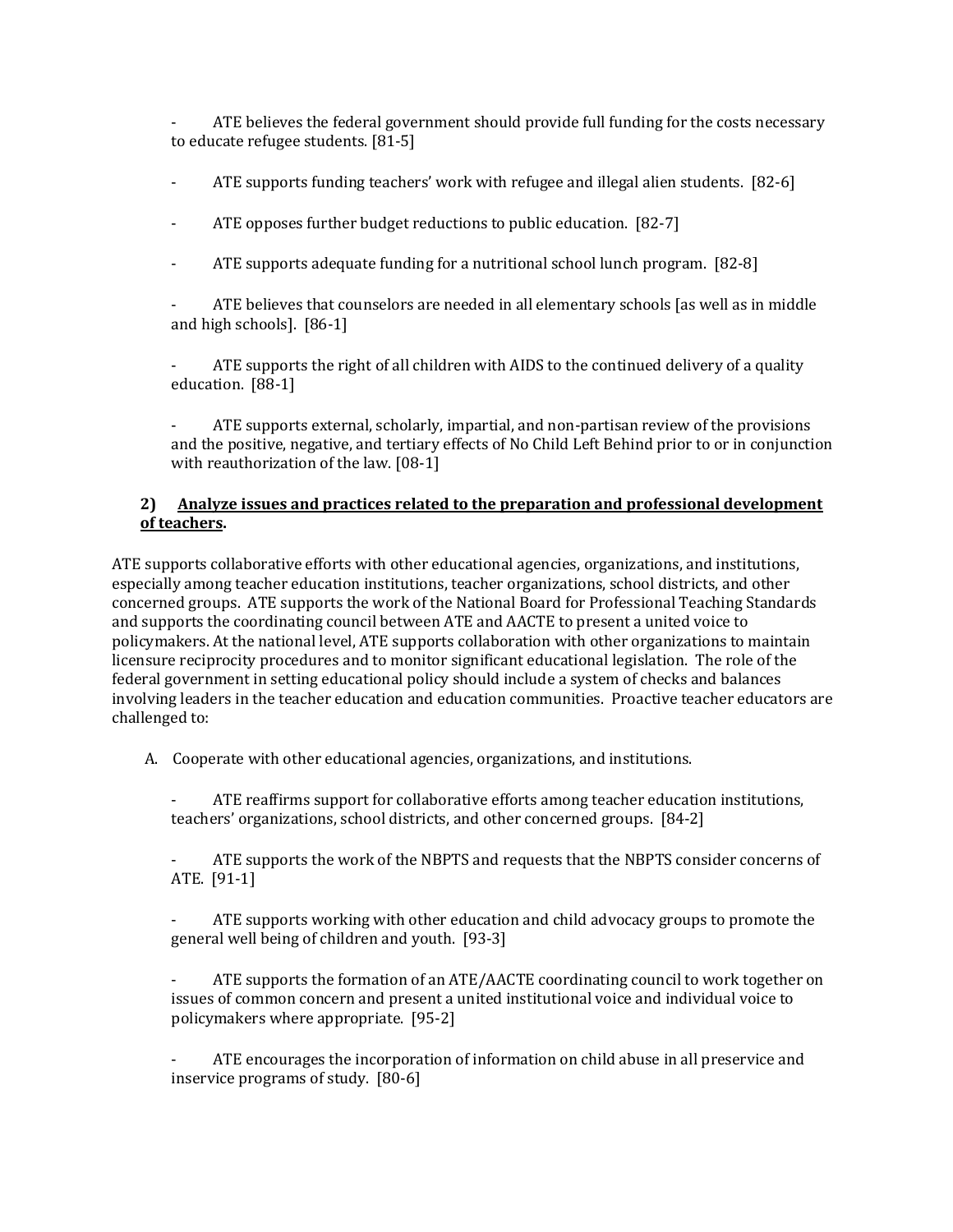- Leaders in the educational community should evaluate the federal government's

role in teacher education. [81-6]

ATE supports work with organizations to promote certification reciprocity

procedures. [82-1]

ATE needs to closely monitor significant educational legislation. [83-2]

- ATE supports the repeal of any federal or state legislation targeting LGBT individuals and supports the formulation of equal rights legislation. [07-1]

#### **Historical Background: ATE Position Framework**

A joint subcommittee of the Legislative and Governmental Relations Committee and the Council of Unit Presidents, after a vote of approval for their work from the 2003 ATE Delegate Assembly, drafted an ATE Position Framework document. The ATE Position Framework is based on the ATE Mission Statement, Purposes, and ATE Corporate Bylaws**.** The basis for association positions are the resolutions that have come through the resolutions committee over the past two decades and continue to evolve.

The framework was circulated among members of both committees via e-mail, revised in a working joint meeting of both committees, presented to the ATE Board of Directors, and reviewed/revised during an open hearing for all ATE members during the 2003 summer conference. The reviewed/ revised framework was circulated to all members of both committees prior to the February 2004 meeting in Dallas, via President Van Tassell to the ATE Board, and to CUP members who were encouraged to elicit feedback and revisions within their state or regional units prior to the Dallas meeting. The committees met jointly again in Dallas, and brought the position framework forward to the 2004 Delegate Assembly as promised in the 2003 Delegate Assembly.

The initial ATE Policy Framework was passed by the Delegate Assembly in February, 2004. The ATE President and Executive Director were thereby authorized and empowered to represent the tenets of the Position Framework to internal and external constituencies.

This Position Framework is annually reviewed and updated by the Council of Unit Presidents, the Legislative and Governmental Relations Committee, and the ATE Board of Directors to reflect current knowledge bases, best practice, and a unified ATE voice.

The document reflects on-going work, beginning in February 2003, by members of the ATE:

#### · **Council of Unit Presidents**

- Pennie Olson (IL), Chair: 2003-2005
- Annette Digby (NY), Chair: 2005-2007
- Kathy Brown (SC) Chair: 2007-2009
- Sandy Alber (MI) Chair: 2009-2011